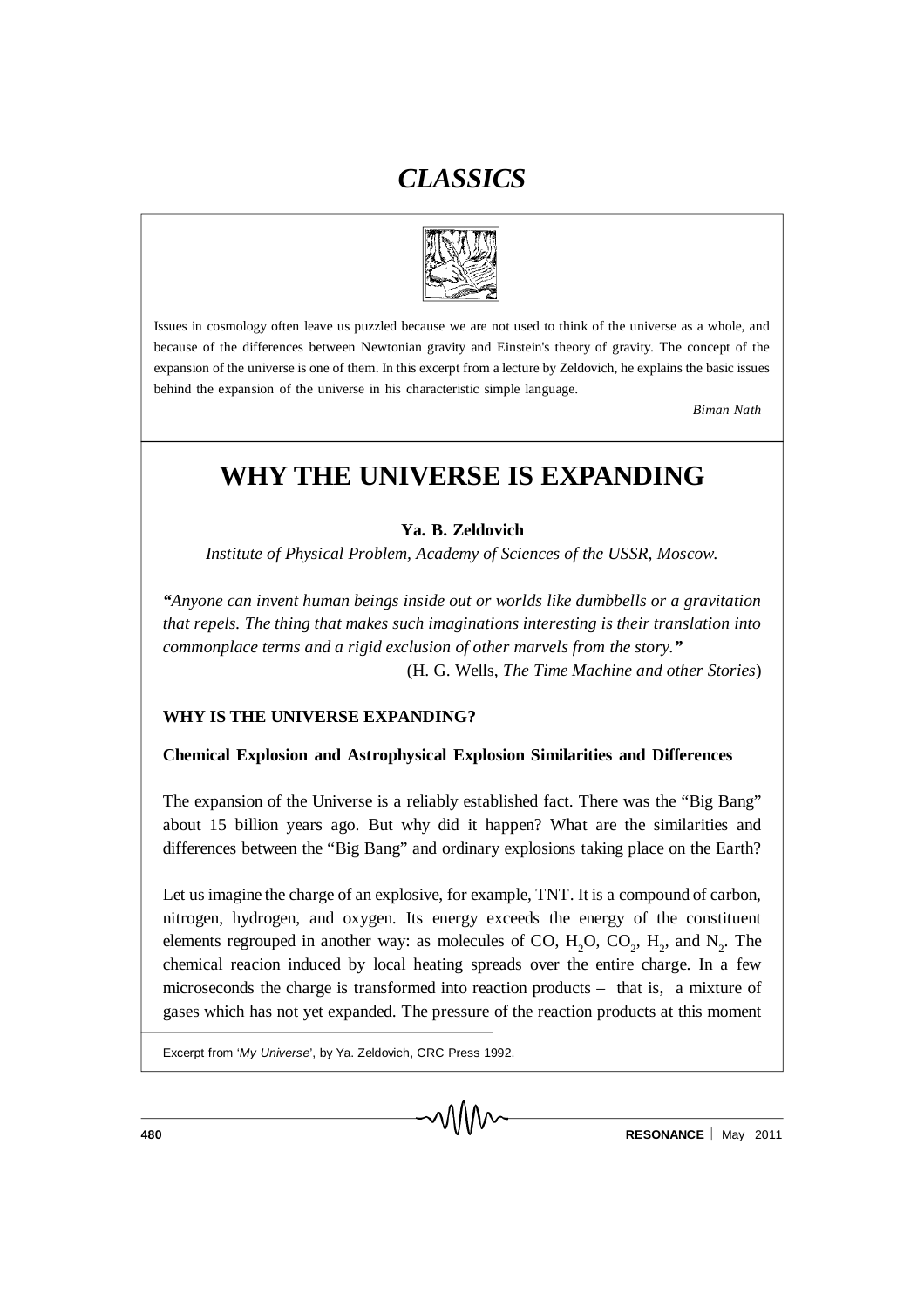is approximately 200,000 atmospheres. The next stage is the expansion of gases, i.e. the actual process known as expansion. The driving force is the pressure difference between the reaction products and the surrounding air. It is the pressure difference which breaks the charge shell and imparts acceleration to the fragments. The reaction products expand, their density decreases and the temperature falls. Consequently, the pressure is also reduced. After the air-borne charge explosion the volume occupied by the reaction products expands until atmospheric pressure is reached inside (for short periods of time the pressure can be even lower than atmospheric); the shock wave travels through the air.

Explosion in a vacuum, in space, results in an infinite expansion. Each fragment and each particle of the reaction products acquire a definite velocity while the pressure acts and then flies further apart, conserving the velocity. The total energy of the explosion is transformed into the kinetic energy of the expanding matter.

I dwell in the picture of an ordinary chemical explosion not only because I have dealt with these explosions for many years but also because comparisons of the explosion of a charge (a process understandable to us in every detail) and the "Big Bang" is very instructive.

Let us begin by noting the similarities. Firstly, an explosion, or, more exactly, the expansion of explosion products, is accompanied by their cooling. Expansion in cosmology is also accompanied by cooling. We mean the hot Universe, bearing in mind that the temperature within the first few seconds reached several billion degrees, thus enabling nuclear reactions to occur. At the same time the present temperature of space is 3K, i.e. minus  $270 \, \text{°C}$ , which is a very low value. The temperature drop is a natural consequence of expansion.

Secondly, when particles fly apart at constant velocity after a chemical explosion and a period of acceleration, the distance r travelled by each particle is equal, with quite a good accuracy, to the product of the particle velocity u and the time t:

 $r = ut$ .

But this is nothing other than Hubble's law of the expanding Universe. Rewriting the formula as  $u = (1/t)r$  and putting  $1/t = H$  (Hubble's constant), we obtain  $u = Hr$ .

So, the two principal similarities of a chemical explosion and the "Big Bang" are: cooling during expansion and the velocity distribution in space.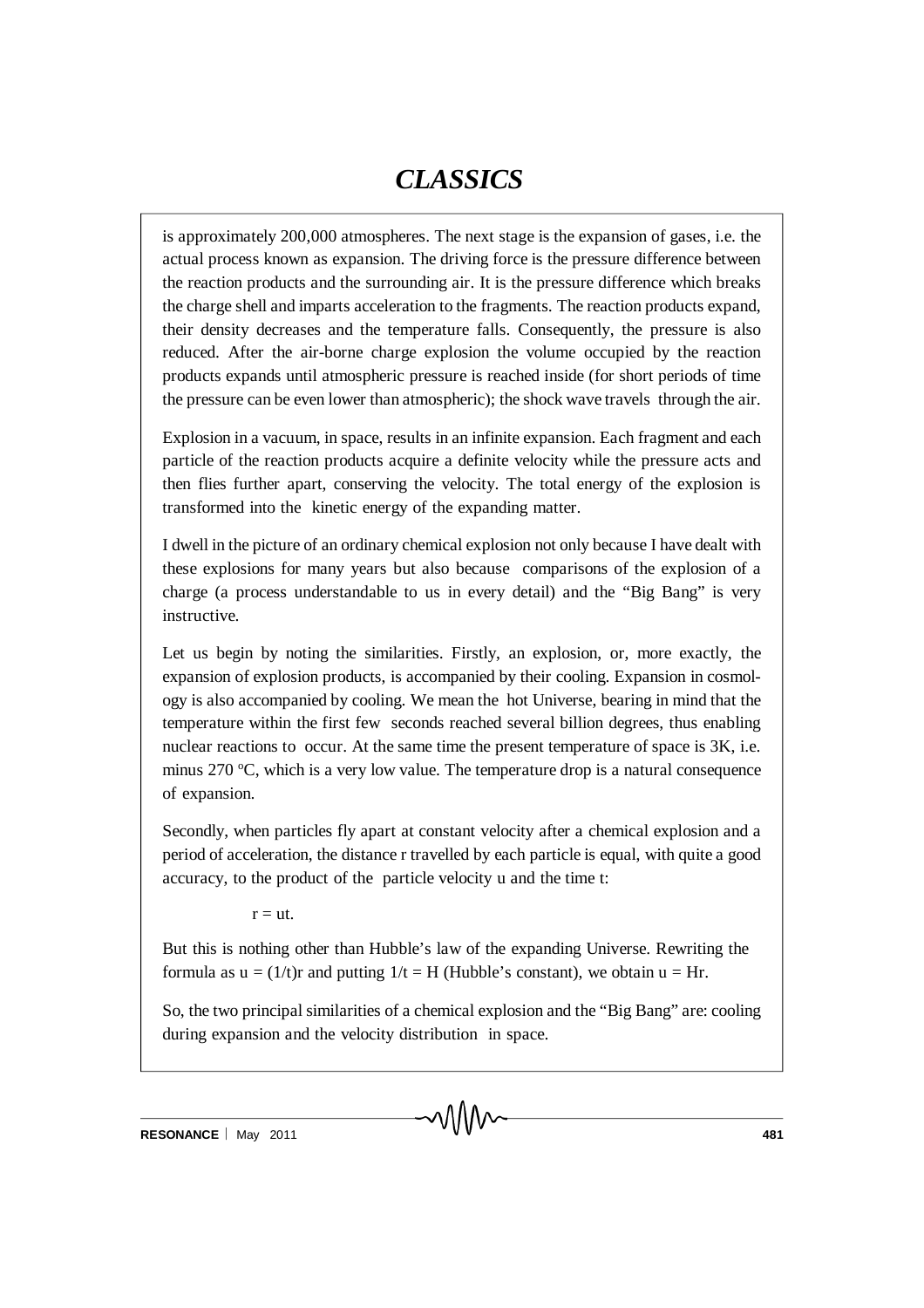Does this imply that we have understood the "Big Bang" and that the difference between the "Big Bang" and a chemical explosion is only a quantitative one (I mean the dimensions, pressures and temperatures)? In fact, the charge of an explosive is small in size (from several centimeters to a few meters) while the Universe is very large. The maximum temperature of a chemical reaction is a few thousand degrees, and the density is several grams per cubic centimeter. When speaking about the Universe, we make liberal use of billions of degrees and millions of grams per cubic centimeter. We calculate the processes taking place under these conditions assuming that the earlier conditions were even more extreme.

But the fact to which I would like to draw the reader's attention is, that the main difference between a chemical explosion and the "Big Bang" is qualitative rather than quantitative in nature. Though there is some similarity the causes of the explosions are completely different. One cannot understand cosmology without realizing the difference, and without feeling its depth. So, let us begin to enumerate the differences starting with observation data striking the eye, or, to be more exact, "striking the telescope'' (both optical ones and radiotelescopes).

The first difference expansion after a chemical explosion, does not lead to a uniform volume distribution of matter. First of all, there remains an atmospheric boundary between the reaction products and the air. An explosion in space results in a definite maximum velocity of expansion  $u_m$ . There is a vacuum outside the radius  $r_m = u_m$  t, but within the range  $r < r_m$  the density at each instant is different at different points in space similar to the density of different particles of matter.

The density during the "Big Bang" is homogeneous over all space at each instant and there are no boundaries. The constancy of the density (or the uniformity of the Universe, as specialists put it) is confirmed by observations, for example, by far galaxy counts.

The second (and main) difference of the "Big Bang" is that one cannot explain the Hubble expansion of the Universe by pressure differences affecting a particle or on a gas layer.

### **INITIAL CONDITIONS OF THE "BIG BANG"**

The "Big Bang" theory, or, in other words, the theory of the hot Universe, does not

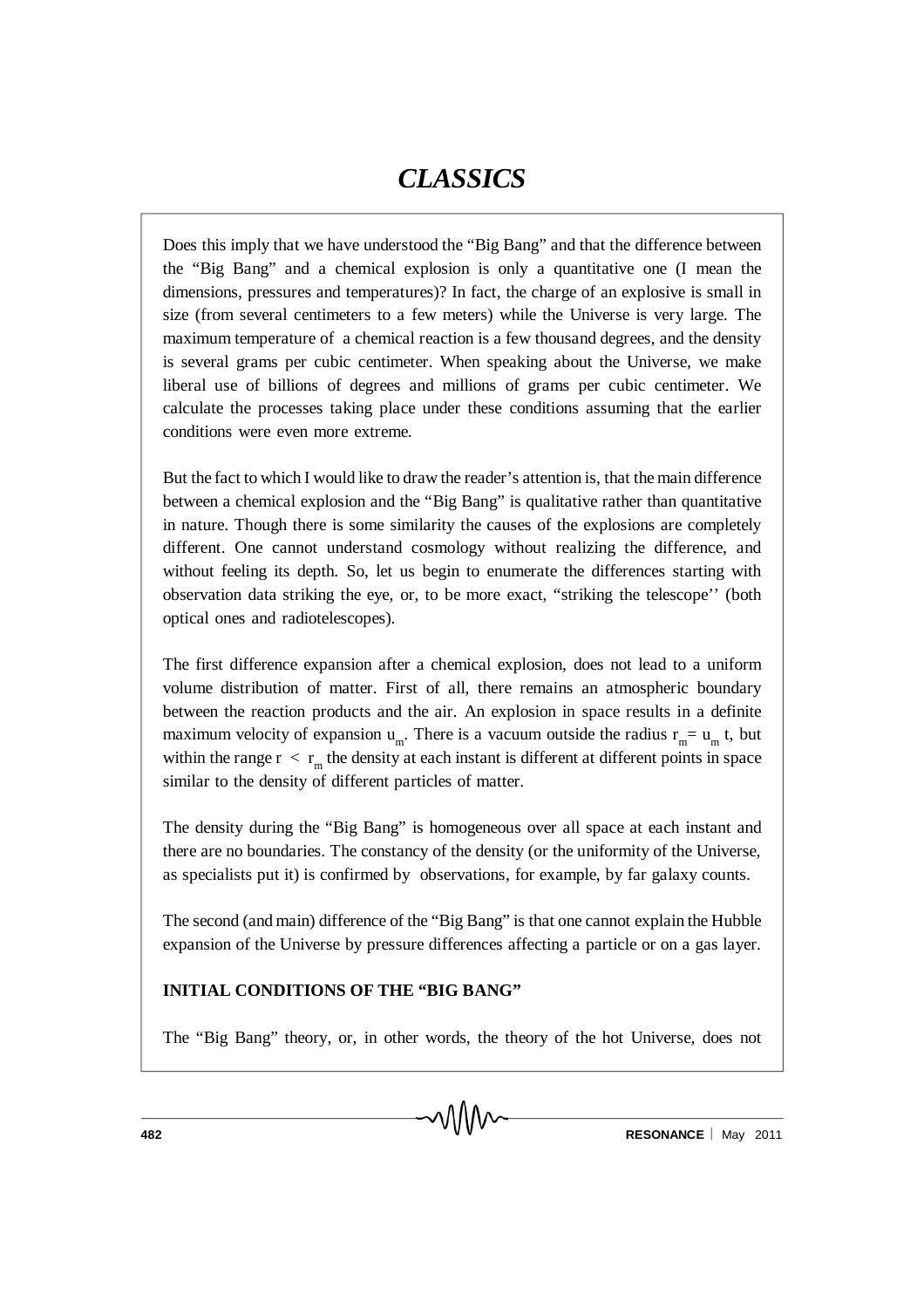explain the expansion. The expansion was initially laid on to the theory. As theoreticians put it, it was laid "by hands", i.e. by an arbitrary prescription of the initial conditions. The answer to the questions "why is the Universe expanding?", and "why are the galaxies flying apart?" is as follows: there was an initial velocity distribution corresponding to the expansion at the very first second (or probably even earlier). The initial conditions should also include a uniform (homogeneous) density distribution in space. In other words, the expansion proceeds by inertia, or to be more exact, the expansion proceeds by inertia in spite of the gravitational drag.

Luckily, according to Hubble's law the expansion changes the density at all points in equal proportion leaving the density a function of time independent of the coordinates. In its turn, the atraction of matter with a homogeneous density reduces the velocity of the relative expansion of any pair of particles, but does not violate Hubble's law, i.e. the relative velocity of each pair of particles is proportional to the observed distance between the particles. The coefficient of proportionality of Hubble's constant depends on time. The term "constant" means that it does not depend either on the direction or on the length of the line connecting the particles.

Such reasons confirm the possibility of obtaining the Universe just as it is observed today of uniform density, and the Hubble distribution of velocities were initially intrinsic in it. Thus, the answer to the question in the title of this article becomes an almost anecdotal antithesis of the famous Chekhov's phrase "it cannot happen because it can never happen". In the "Big Bang" theory we say "It is expanding now because it has always been expanding".

There still remains the question "why is the Universe expanding?" It is thus confined to the question "what caused the required initial velocity distribution in hot plasma?"

As has been established above, high plasma pressure could not create such a velocity distribution. In Newtonian mechanics the force depends on the pressure difference (on the pressure gradient); the same is also true in relativistic mechanics. In the Newtonian Theory of Gravitation the relative acceleration of two particles reduces the velocity with which they fly apart and depends on the density of matter filling the space between the particles. The acceleration formula in the modern Einstein's relativistic theory of gravity (the so-called General Theory of Relativity) includes the sum of the density and tripled